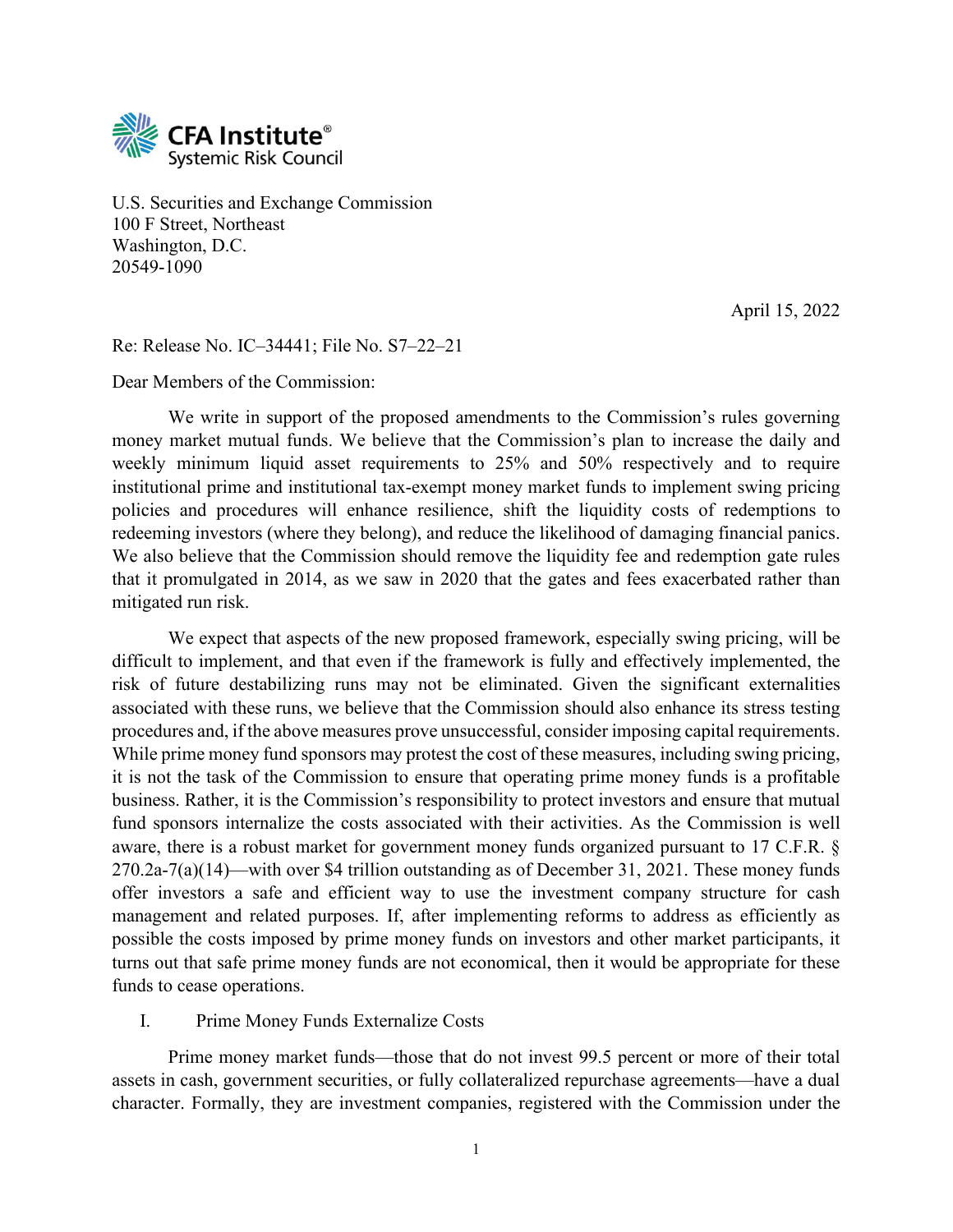Investment Company Act and subject to regulation by the Commission under 17 C.F.R. § 270.2a-7. Functionally, they are banks, albeit ones with a narrow business model and highly liquid, short duration, high quality assets.<sup>[1](#page-1-0)</sup> Like banks, money funds issue claims that are used as money or close substitutes for money. Their shares function this way due to their redemption practices and asset portfolios—and until [2](#page-1-1)014, the fact that they offered investors a stable net asset value.<sup>2</sup>

Unfortunately, to the extent that investors treat money fund shares as alternative forms of money, they expect something that funds cannot deliver, namely, par convertibility through the business cycle. As with other forms of "private money," money market fund shares are moneylike during good times, but when economic and financial conditions deteriorate, they break par with government-issued cash in the absence of official sector support. Accordingly, as the possibility of non-par convertibility approaches, institutional investors in money fund shares tend to run for the exits, regardless of whether a fund's underlying assets are likely to meaningfully depreciate in value. The result is harm to the fund's non-redeeming investors, fire sales, contagion, credit market disruptions, and sharp contractions in economic activity.<sup>[3](#page-1-2)</sup> These sorts of dynamics, when spread widely enough across the monetary system, trigger acute macroeconomic disasters. For example, these sorts of runs led to the Great Depression.<sup>[4](#page-1-3)</sup> The Great Recession of 2008 was "great" for a similar reason,<sup>[5](#page-1-4)</sup> with runs on a wide range of alternative forms of money, and its costs were substantial.<sup>[6](#page-1-5)</sup>

<span id="page-1-0"></span><sup>&</sup>lt;sup>1</sup> The functional similarity between prime money funds and banking has been long recognized. See, e.g., Testimony of Paul A. Volcker, Chairman, Board of Governors of the Federal Reserve System, Federal Reserve Membership, Hearings Before the Committee on Banking, Housing and Urban Affairs, 96<sup>th</sup> Cong., 1st Sess., at 24-26 (Sept. 26, 1979); John A. Adams, *Money Market Mutual Funds: Has Glass-Steagall Been Cracked?*, 99 BANKING L.J. 4 (1982); Jonathan R. Macey & Geoffrey P. Miller, *Nondeposit Deposits and the Future of Bank Regulation*, 91 MICH. L. REV. 237, 256–60 (1992). It is arguably a consensus position today among independent experts. See, e.g., Gary Gorton & Andrew Metrick, *Regulating the Shadow Banking System*, BROOKINGS PAPERS ON ECONOMIC ACTIVITY 261, 269–70, 284–85 (2010); Board of Governors of the Federal Reserve System, *Money and Payments: The U.S. Dollar in the Age of Digital Transformation* 27 (2022) ("the global financial crisis in 2008 was in large part a crisis of nonbank money, and nonbank money contributed to financial strains again at the onset of the COVID-19 pandemic").

<span id="page-1-1"></span><sup>&</sup>lt;sup>2</sup> One formal difference between a bank deposit and a money fund share is that the former is debt and the latter is equity. But there is no reason why an alternative form of money has to be structured as a debt instrument. The essential feature of alternative forms of money is convertibility at or very close to par, which can be achieved by debt or equity backing.

<span id="page-1-2"></span><sup>&</sup>lt;sup>3</sup> For an overview, see MORGAN RICKS, THE MONEY PROBLEM: RETHINKING FINANCIAL REGULATION 102–42 (2016).

<span id="page-1-3"></span><sup>4</sup> *See, e.g.*, Ben S. Bernanke, *Non-Monetary Effects of the Financial Crisis in the Propagation of the Great Depression*, 73 AM. ECON. REV. 257 (1983).

<span id="page-1-4"></span><sup>5</sup> Ben S. Bernanke, *The Real Effects of the Financial Crisis*, Brookings Papers on Economic Activity (Sept. 13-14, 2018) (concluding that the unusual severity of the Great Recession was due primarily to the panic in money markets, which disrupted the supply of credit).

<span id="page-1-5"></span><sup>6</sup> Tyler Atkinson et al., *How Bad Was It? The Costs and Consequences of the 2007-09 Financial Crisis*, 20 FED. RES. BANK OF DALLAS STAFF PAPERS 1, 2 (2013) (estimating the cost at \$6 to \$14 trillion); Andrew Haldane, *The \$100 Billion Question*, Remarks at the Institute of Regulation and Risk Conference, Hong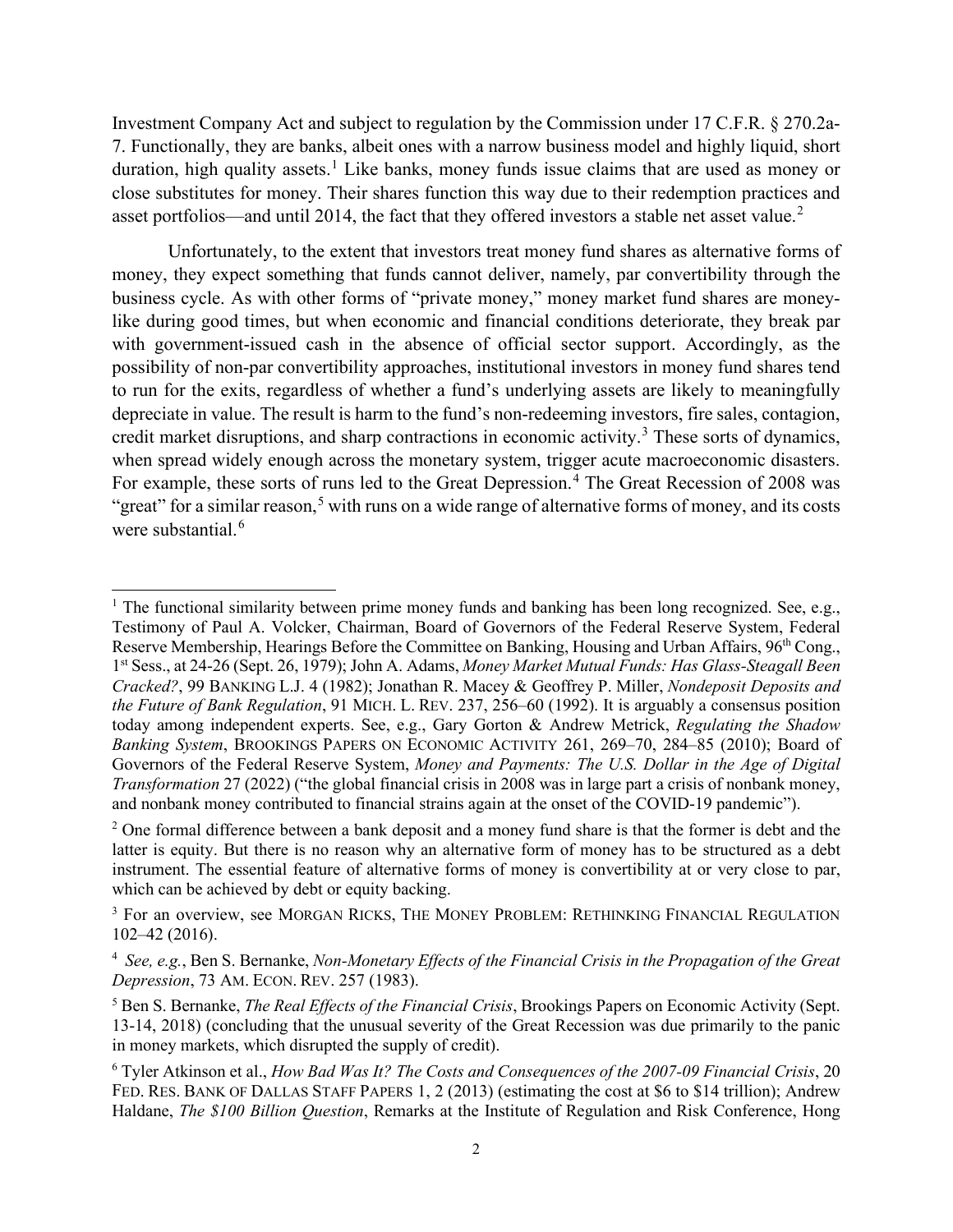Regulators' failure to address the gap between what investors expect from money funds and what money funds are able to deliver—and, in the past, their active efforts to facilitate this arbitrage—led to a ballooning money market fund sector in the 2000s, which culminated in runs on money funds in 2008 and a massive \$4 trillion government guarantee. Subsequently, the Commission attempted to close the gap. Its 2010 rules imposed liquidity requirements, reducing the maximum weighted average maturity of fund holdings. Its 2014 rules adopted a floating net asset value and authorized liquidity fees and redemption gates, prompting many investors seeking deposit-like forms of cash to shift away from prime money funds. Accordingly, assets in prime funds fell from over \$1.5 trillion to around \$500 billion.<sup>[7](#page-2-0)</sup> But as the Commission acknowledges, the 2014 rule change did not entirely solve the problem. The remaining prime money funds were once again a source of financial instability in March 2020. And official sector intervention, including \$50 billion of direct support from the Federal Reserve, was once again required to prevent money funds from harming the wider economy.<sup>[8](#page-2-1)</sup>

# II. The Proposed Rules Would Internalize Costs Imposed by Money Funds

The Commission's proposal marks an important step toward ensuring that money fund sponsors and investors internalize the costs of their products. Two aspects of the noticed amendments bear emphasis.

## A. Increasing Liquidity Requirements

First, the Commission's plan to increase portfolio liquidity requirements will meaningfully enhance the ability of funds to manage significant and rapid investor redemptions making such redemptions less harmful to non-redeeming investors and less likely in the first place. As we saw in March 2020, the current requirements—daily liquid assets of 10% and weekly liquid assets of 25%—are still too low. While policy makers cannot calculate the appropriate level with precision ex ante—because the level is a function of unquantifiable metrics such as market perceptions, historical experience, the prospects and expected severity of financial and economic disruption, as well as the other measures in place to force plan sponsors and redeeming investors to bear the full costs of redemption<sup>[9](#page-2-2)</sup>—the volume of redeeming investors in March 2020 suggests that the proposed levels (daily liquid assets of 25% and weekly liquid assets of 50%) are, if anything, too low.<sup>[10](#page-2-3)</sup> Yet further increases may be warranted if prime money funds exhibit run dynamics during periods of economic uncertainty in the future.

Kong (Mar. 30, 2010) (suggesting that the cost of the 2008 crisis may have been between \$60 trillion and \$200 trillion for the global economy as a whole, with 1-5 times annual GDP lost in the US alone).

<span id="page-2-0"></span><sup>7</sup> 86 F.R. 8942 (Feb. 10, 2021) (Chart 1).

<span id="page-2-1"></span><sup>8</sup> Jeanna Smialek, *Money Market Funds Melted in Pandemic Panic. Now They're Under Scrutiny*, N.Y. TIMES (Apr. 27, 2021).

<span id="page-2-2"></span><sup>9</sup> For a theoretical explanation for why conventional cost benefit analysis is unable to effectively aid policy making in circumstances like these and can, in fact, lead to serious policy errors, see Jeffrey N. Gordon, *The Empty Call for Benefit-Cost Analysis in Financial Regulation*, 43 J. OF LEG. STUD. 351 (2014).

<span id="page-2-3"></span> $10$  For example, in March 2020 the largest daily outflow was around 26% and the largest weekly outflow was around 55%. But this period also featured an official sector intervention of unprecedented scale. *See*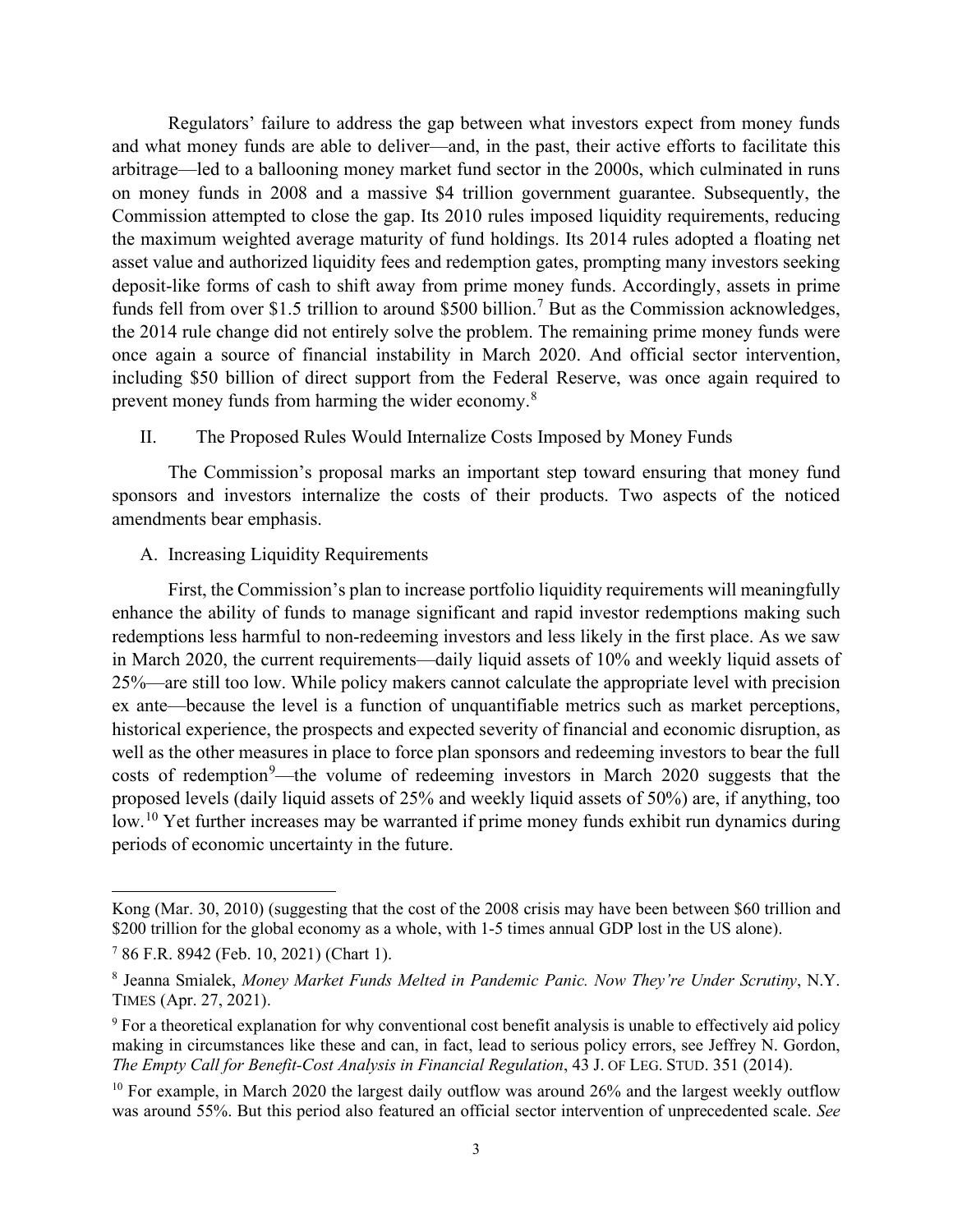#### B. Replacing Gates and Fees with Swing Pricing

The Commission's proposal to replace gates and fees with swing pricing is a second important and salutary adjustment to the regulatory framework. The Commission's adoption of a floating net asset value—aligning the regulatory treatment of money funds with the regulatory treatment of all other investment companies—was a meaningful step toward eliminating the externalities associated with prime money funds. However, due to the costs of redemption and the investors' ability under the existing rules to avoid liquidity fees by redeeming prior to a fund's decision to impose such fees, the current regulatory framework does not fully ensure that every redeeming investor receives value that actually represents the investor's pro rata economic interest in the fund's assets.<sup>[11](#page-3-0)</sup> In other words, even with floating NAV, early redeemers are still able to shift costs to non-redeemers. Swing pricing offers enhanced floating NAV or floating NAV+.

Swing pricing is complex and will be challenging to administer. But this complexity reflects the complexity of the underlying problem associated with the prime money fund business model. Among other things, even with swing pricing, early redeemers may get a better price which will create incentives for money fund investors to get out quickly.<sup>[12](#page-3-1)</sup> It is possible, although we think unlikely, that correcting for the externalities imposed by prime money funds on other investors and the broader economy will be so costly as to make prime money funds uneconomical to operate. Under the law, that would not be a reason to shy away from appropriate regulation. The Commission is obligated to carry out the goals of the statutory scheme as efficiently and effectively as it can and let market participants determine how to organize their investment companies and invest their portfolios in light of the appropriate regulatory framework.

It is worth noting that it could exacerbate threats posed by money funds to U.S. financial stability were the Commission to remove gates and fees without replacing them with swing pricing or some similar scheme. While, gates and fees exacerbate run dynamics ex post, they potentially reduce the likelihood that investors seeking instruments that behave like bank deposits or cash will select prime funds ex ante.

III. Further Reforms Merit the Commission's Consideration

Given the high costs to investors and other market participants of runs on prime money funds, the Commission should also enhance stress tests and, if the above measures prove unsuccessful, consider imposing capital requirements.

A. Enhancing Stress Tests

Stephen G. Cecchetti & Kermit L. Schoenholtz, SEC Money Market Fund Reform Proposals Fall Far Short, Again, Money & Banking (Jan. 28, 2022). Moreover, as of year-end 2021 daily liquid asset levels for prime institutional funds averaged 53%, more than twice the new proposed minimum. SEC Division of Investment Management, Money Market Fund Statistics (Jan. 14, 2022).

<span id="page-3-0"></span><sup>11</sup> Jeffrey N. Gordon & Christopher M. Gandia, *Money Market Funds Run Risk: Will Floating Net Asset Value Fix the Problem?*, 2014(2) COLUMBIA BUS. L. REV. 314 (2014).

<span id="page-3-1"></span><sup>&</sup>lt;sup>12</sup> These dynamics underline the importance of increasing liquidity requirements or imposing capital requirements, which are easier to administer.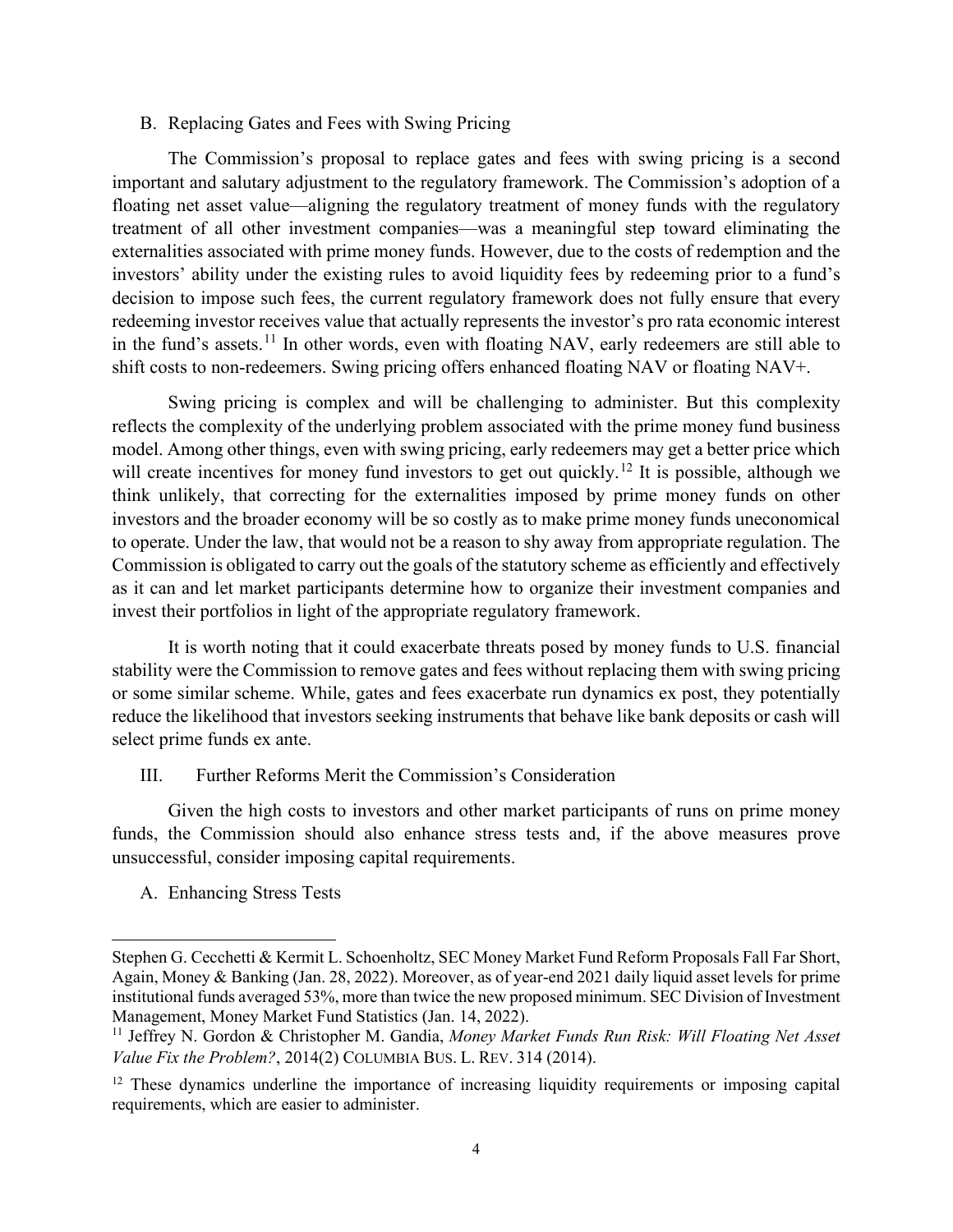The Commission should also consider further strengthening money fund stress tests, which the Commission imposed in 2010 and strengthened in 2014.[13](#page-4-0) The existing regime does not conform to best practices for stress testing. Among other things, neither the funds nor the Commission disclose to investors the scenarios or the results. Accordingly, the market lacks the tools to determine whether the tests are appropriately calibrated, reducing the usefulness of the exercise with no apparent benefit.

B. Exploring Capital Requirements

If the above measures prove unsuccessful, the Commission should consider imposing capital requirements. As the Council,<sup>[14](#page-4-1)</sup> and leading independent experts, have noted, capital could help absorb losses in a crisis period.<sup>[15](#page-4-2)</sup> While most prime money funds are invested in highly liquid and short-dated assets and therefore do not need the level of capital maintained by commercial banks,<sup>[16](#page-4-3)</sup> some minimum capital level may be justified to the extent other reforms, such as the ones currently under consideration, fail to achieve their goals.

IV. Conclusion

In sum, we commend the Commission for pursuing these important amendments to the regulatory framework governing money market funds. Recent events demonstrate that ex post liquidity fees and gates are inadequate to prevent dangerous runs. Enhanced ex ante liquidity requirements and swing pricing are needed to reduce the externalities associated with prime funds. Enhanced stress testing should also be considered, along with, if necessary, capital requirements. Of necessity, these measures will increase costs for funds and lower returns for their investors during normal times. These costs, however, are not a reason for the Commission to dial back its amendments. To the contrary, given the comparatively larger costs of monetary instability, reforms are needed even if they reduce the viability of unstable investment company business models.

Respectfully submitted,

Simon Johnson and Erkki Liikanen on behalf of the Systemic Risk Council

<span id="page-4-0"></span><sup>13</sup> *See* Rule 2a-7(j).

<span id="page-4-1"></span><sup>&</sup>lt;sup>14</sup> The Systemic Risk Council, No. S7-01-21, Release No. IC-34188 (Apr. 12, 2021), at 6–7 ("funds . . . need to be required to issue capital instruments of some kind that will absorb losses ahead of those investor claims that rely upon being liquid and safe").

<span id="page-4-2"></span><sup>15</sup> *See, e.g.*, Martin N. Baily; John Y. Campbell; John H. Cochrane; Douglas W. Diamond; Darrell Duffie; Kenneth R. French; Anil K. Kashyap; Frederic S. Mishkin; David S. Scharfstein; Robert J. Shiller; Matthew J. Slaughter; René M. Stulz, Money Market Fund Reform, Number S7-03-13 (September 17, 2013); Stephen G. Cecchetti & Kermit L. Schoenholtz, SEC Money Market Fund Reform Proposals Fall Far Short, Again, Money & Banking (Jan. 28, 2022).

<span id="page-4-3"></span><sup>16</sup> Samuel G Hanson, David S Scharfstein & Adi Sunderam, *An Evaluation of Money Market Fund Reform Proposals*, 63 IMF ECON. REV. 984-1023 (2015) (concluding that a capital requirement of four percent or less would be appropriate for prime institutional funds and would lower returns to ordinary shareholders by just five basis points).